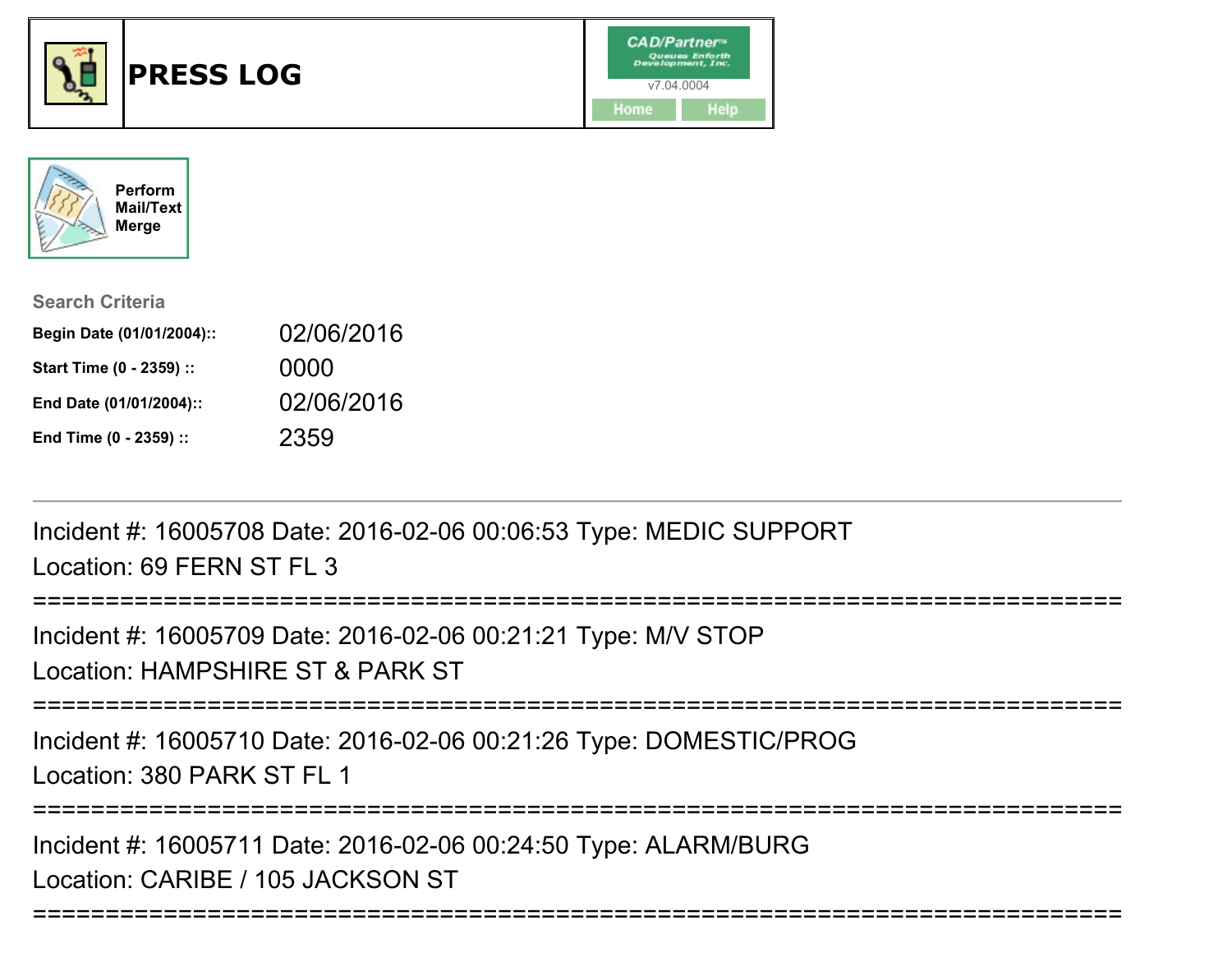Incident #: 16005712 Date: 2016-02-06 00:35:11 Type: TOW OF M/VLocation: SHEEHAN'S TOWING SERVICE / 27 LAWRENCE ST

Incident #: 16005713 Date: 2016-02-06 00:35:57 Type: TOW OF M/VLocation: COADY'S TOWING SERVICE / 139 MARSTON ST

===========================================================================

===========================================================================

Incident #: 16005714 Date: 2016-02-06 00:36:23 Type: TOW OF M/VLocation: VALLEY'S TOWING / 150 MERRIMACK ST

===========================================================================

Incident #: 16005715 Date: 2016-02-06 00:45:25 Type: M/V STOP

Location: METHUEN ST & NEWBURY ST

===========================================================================

Incident #: 16005716 Date: 2016-02-06 01:00:55 Type: UNWANTEDGUESTLocation: 83 ALLSTON ST

===========================================================================

Incident #: 16005717 Date: 2016-02-06 01:10:08 Type: PRISONER CHKLocation: 1 GENERAL ST

===========================================================================

Incident #: 16005719 Date: 2016-02-06 01:12:04 Type: DOMESTIC/PROGLocation: 17 GROTON ST FL 1

===========================================================================

Incident #: 16005718 Date: 2016-02-06 01:12:35 Type: DOMESTIC/PROGLocation: 17 GROTON ST #1

**==============** 

Incident #: 16005720 Date: 2016-02-06 01:22:51 Type: SUS PERS/MVLocation: LGH AMBULANCE GARAGE / METHUEN ST & MILL ST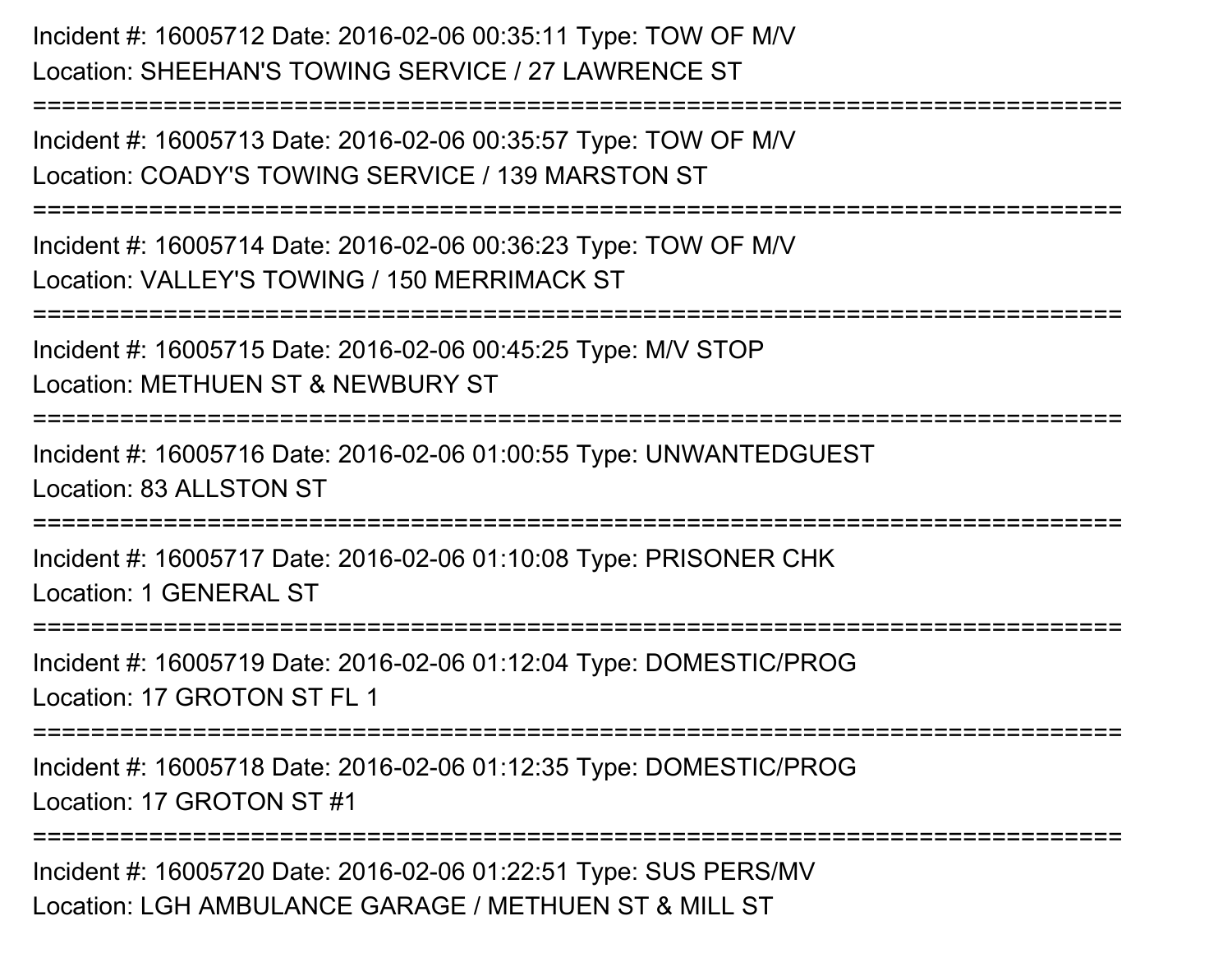Location: BROADWAY & LAKE ST

===========================================================================Incident #: 16005722 Date: 2016-02-06 01:54:22 Type: NOISE ORDLocation: 63 BASSWOOD ST #3===========================================================================Incident #: 16005723 Date: 2016-02-06 01:56:13 Type: MEDIC SUPPORTLocation: 40 LAWRENCE ST #320===========================================================================Incident #: 16005724 Date: 2016-02-06 01:58:51 Type: M/V STOPLocation: CANAL ST & FRANKLIN ST ===========================================================================Incident #: 16005725 Date: 2016-02-06 02:00:06 Type: M/V STOPLocation: HAVERHILL ST & HILLSIDE AV ===========================================================================Incident #: 16005726 Date: 2016-02-06 02:02:24 Type: M/V STOPLocation: COMMUNITY AV & HAVERHILL ST===========================================================================Incident #: 16005727 Date: 2016-02-06 02:03:43 Type: M/V STOPLocation: ESSEX ST===========================================================================Incident #: 16005728 Date: 2016-02-06 02:04:35 Type: M/V STOPLocation: 29 WINTHROP AV ===========================================================================Incident #: 16005729 Date: 2016-02-06 02:14:15 Type: M/V STOP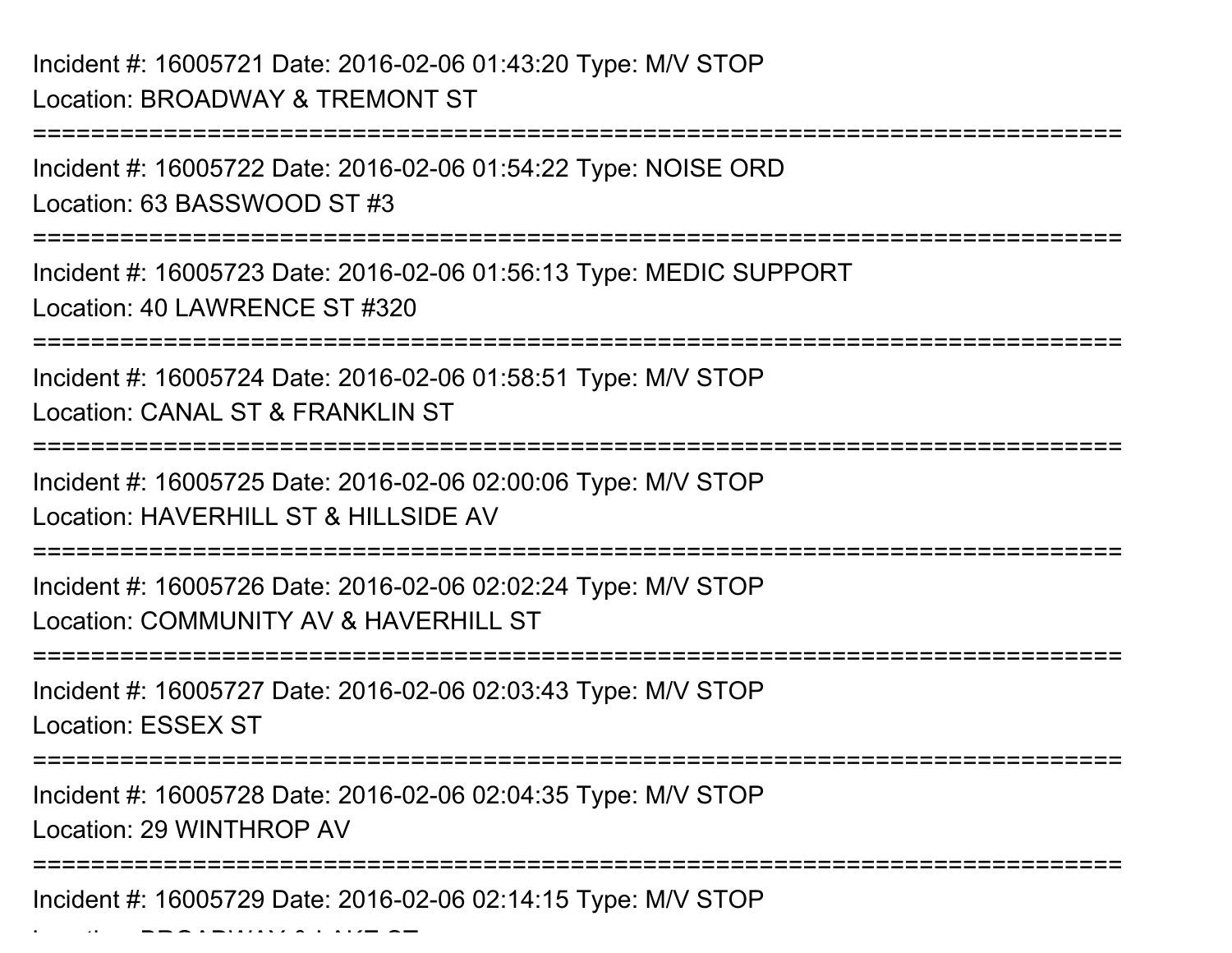Incident #: 16005730 Date: 2016-02-06 02:17:14 Type: NOISE ORDLocation: 550 BROADWAY

===========================================================================

Incident #: 16005731 Date: 2016-02-06 02:28:29 Type: M/V STOPLocation: DENNYS / 160 WINTHROP AV

===========================================================================

Incident #: 16005732 Date: 2016-02-06 02:32:17 Type: ALARM/BURGLocation: ELITE LOUNGE / 336 COMMON ST

===========================================================================

Incident #: 16005733 Date: 2016-02-06 02:36:39 Type: B&E/PROGLocation: SOLUTIONS WIRELESS / 234 HAMPSHIRE ST

===========================================================================

Incident #: 16005734 Date: 2016-02-06 02:40:13 Type: LOUD NOISE

Location: 134 LAWRENCE ST FL 2

===========================================================================

Incident #: 16005735 Date: 2016-02-06 02:48:51 Type: NOISE ORDLocation: 248 BROADWAY FL 307

===========================================================================

Incident #: 16005736 Date: 2016-02-06 02:51:41 Type: M/V STOPLocation: ELM ST & HAMPSHIRE ST

===========================================================================

===========================================================================

Incident #: 16005737 Date: 2016-02-06 02:52:30 Type: INVESTIGATIONLocation: 550 BROADWAY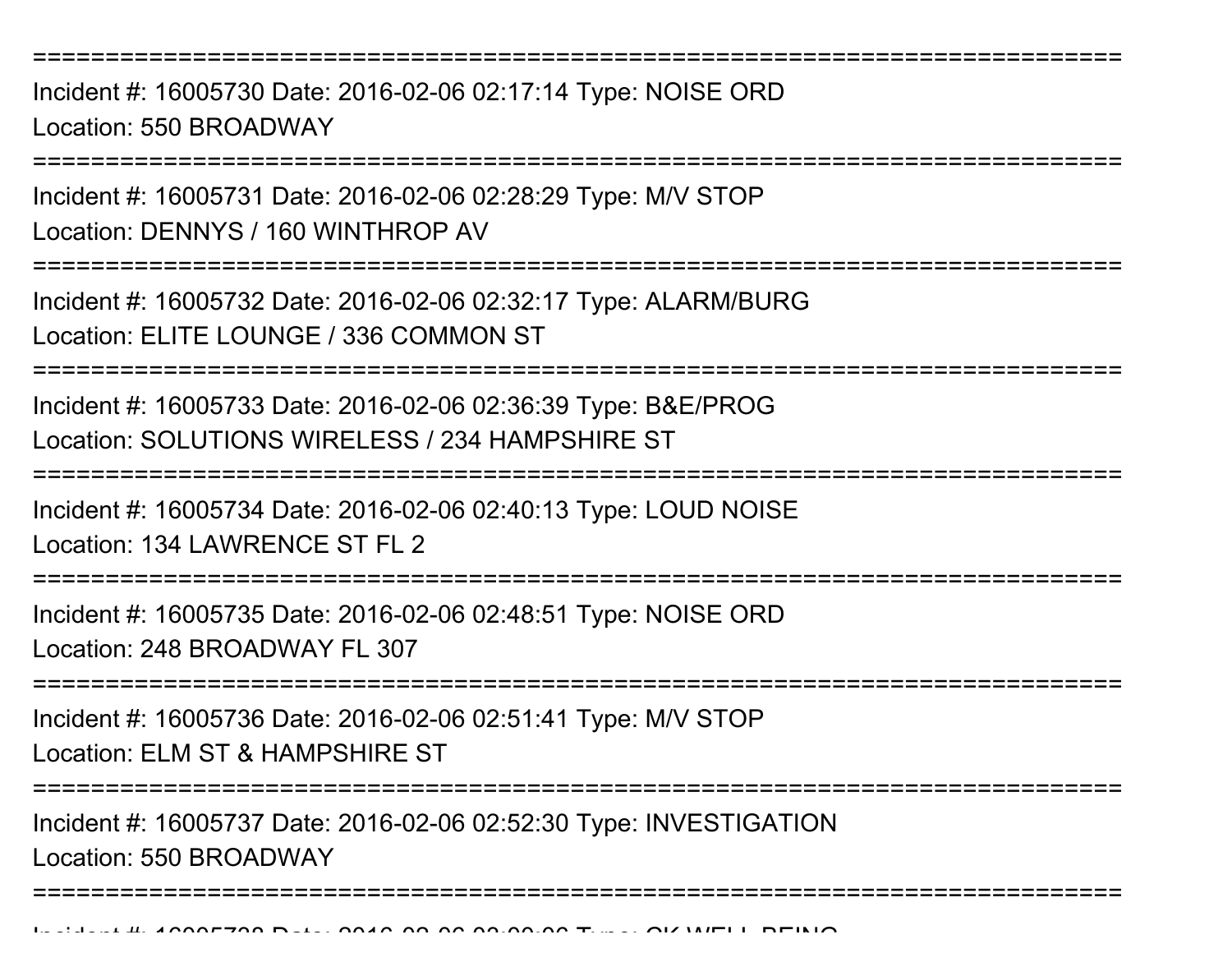Location: 227 WINTHROP AV

===========================================================================Incident #: 16005739 Date: 2016-02-06 03:00:59 Type: M/V STOPLocation: AMESBURY ST & BRADFORD ST===========================================================================Incident #: 16005740 Date: 2016-02-06 03:05:40 Type: M/V STOPLocation: ALLYN TER & BERKELEY ST ===========================================================================Incident #: 16005741 Date: 2016-02-06 03:09:37 Type: DISTURBANCELocation: 32 LAWRENCE ST===========================================================================Incident #: 16005742 Date: 2016-02-06 03:14:57 Type: B&E/PASTLocation: 12 CANTON ST===========================================================================Incident #: 16005743 Date: 2016-02-06 03:19:44 Type: M/V STOPLocation: AMESBURY ST & LOWELL ST===========================================================================Incident #: 16005744 Date: 2016-02-06 03:20:31 Type: NOISE ORDLocation: 70 FARNHAM ST #2===========================================================================Incident #: 16005745 Date: 2016-02-06 03:31:11 Type: AUTO ACC/UNK PILocation: COMMONWEALTH MOTORS / 1 COMMONWEALTH DR ===========================================================================Incident #: 16005746 Date: 2016-02-06 03:35:40 Type: EXTRA SURVEIL

===========================================================================

Location: 222 VALLEY ST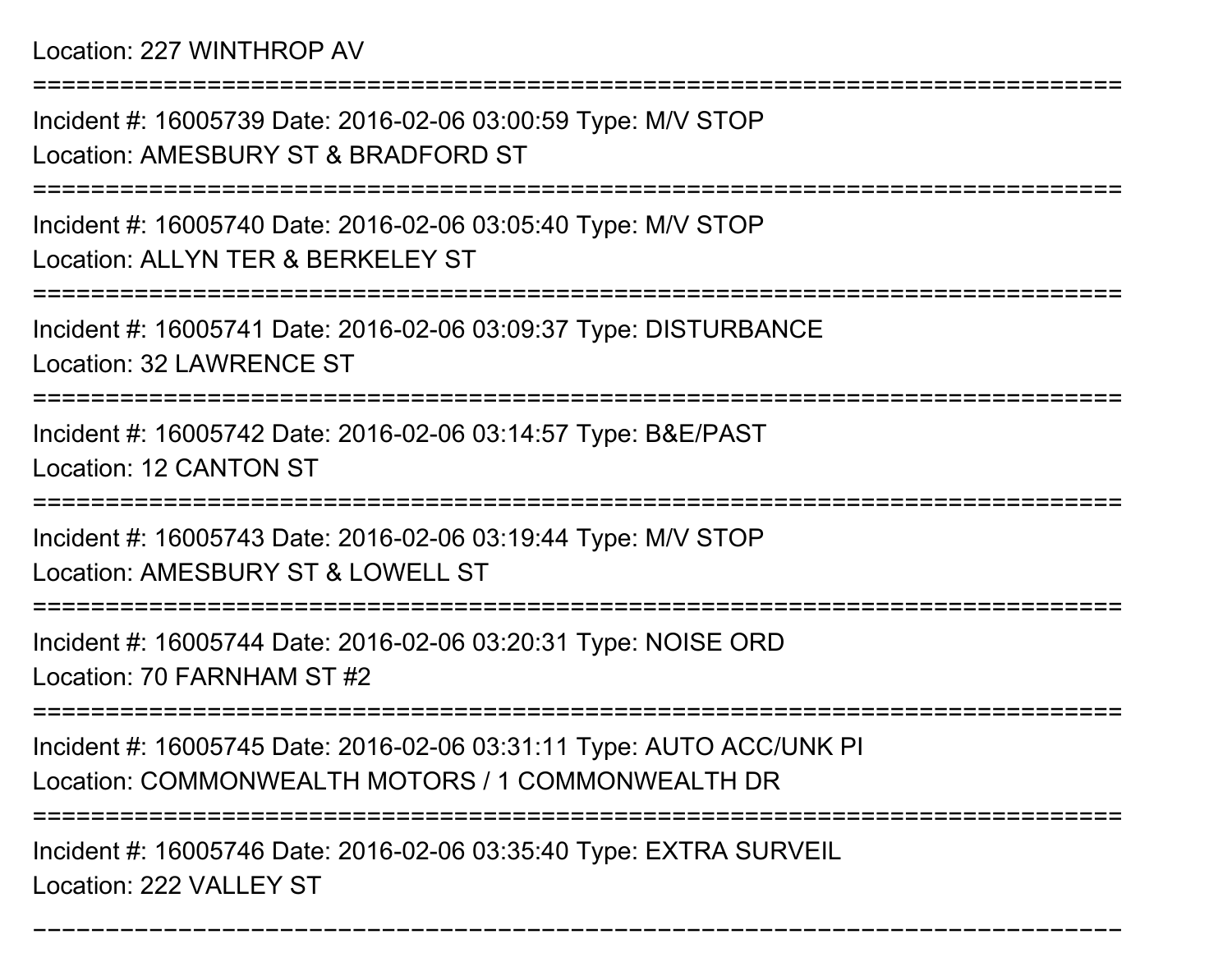Incident #: 16005747 Date: 2016-02-06 03:40:50 Type: MAL DAMAGELocation: DUNKIN DONUTS / 63 S UNION ST===========================================================================Incident #: 16005748 Date: 2016-02-06 03:49:46 Type: M/V STOP

Location: HAMPSHIRE ST & LOWELL ST

===========================================================================

Incident #: 16005749 Date: 2016-02-06 04:05:23 Type: NOISE ORDLocation: 550 BROADWAY

===========================================================================

Incident #: 16005750 Date: 2016-02-06 04:05:49 Type: DISTURBANCELocation: 32 LAWRENCE ST

===========================================================================

Incident #: 16005751 Date: 2016-02-06 04:07:08 Type: DISTURBANCELocation: MECHANIC ST & UNION ST

===========================================================================

Incident #: 16005752 Date: 2016-02-06 04:13:17 Type: NOISE ORDLocation: 70 FARNHAM ST #2

===========================================================================

Incident #: 16005753 Date: 2016-02-06 04:26:42 Type: FIGHTLocation: 129 BOWDOIN ST

===========================================================================

===========================================================================

Incident #: 16005754 Date: 2016-02-06 04:40:51 Type: M/V STOPLocation: BROADWAY & LAKE ST

Incident #: 16005755 Date: 2016-02-06 04:42:43 Type: LOUD NOISELocation: 119 DORCHESTER ST FL 1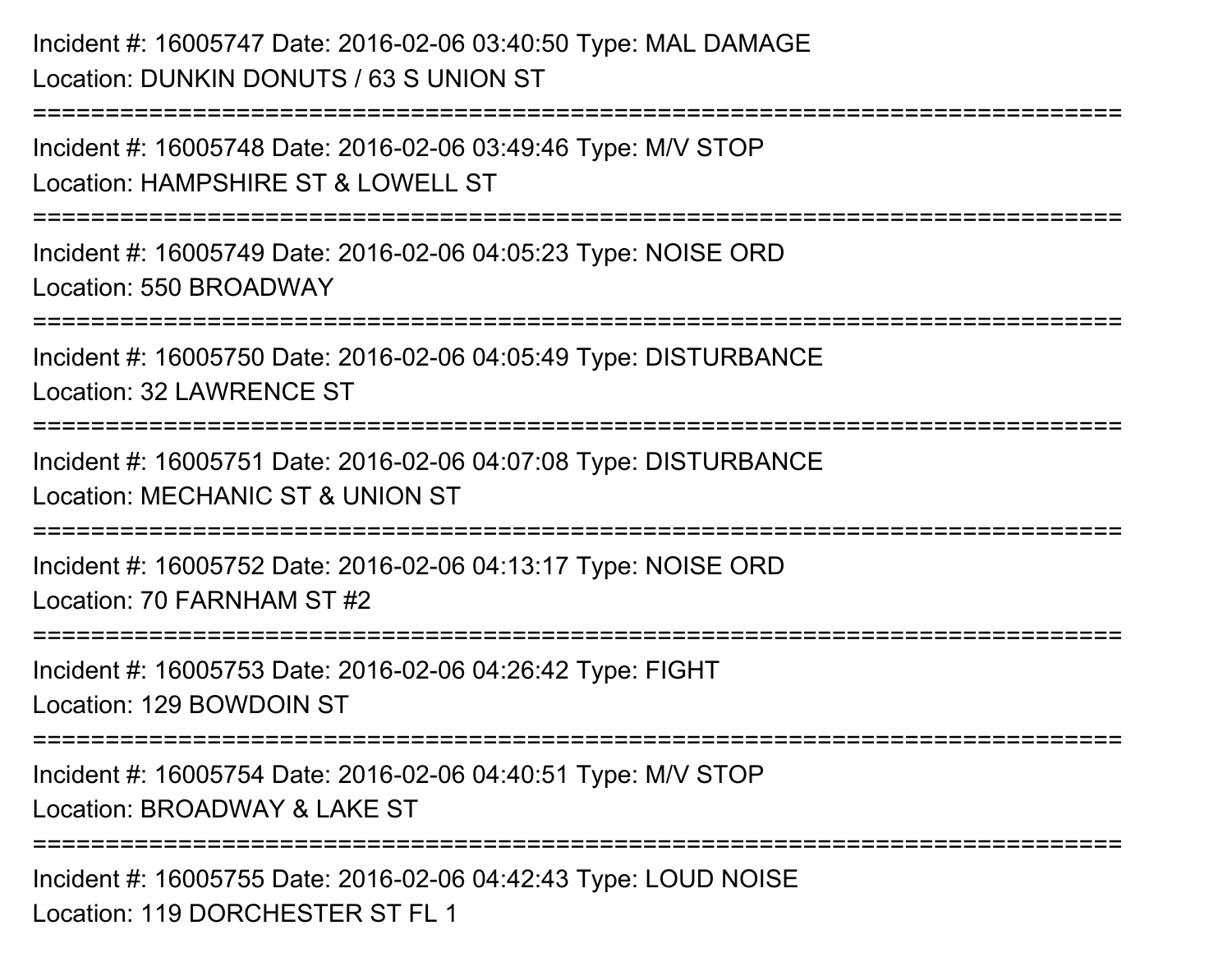Incident #: 16005756 Date: 2016-02-06 07:21:18 Type: B&E/PASTLocation: 270 LAWRENCE ST

===========================================================================

===========================================================================

Incident #: 16005757 Date: 2016-02-06 07:47:32 Type: ALARM/BURGLocation: FAMILY DOLLAR / 69 WINTHROP AV

===========================================================================

Incident #: 16005758 Date: 2016-02-06 07:50:35 Type: PARK & WALKLocation: BROADWAY

===========================================================================

Incident #: 16005759 Date: 2016-02-06 07:58:14 Type: ALARM/BURGLocation: 280 MERRIMACK ST

===========================================================================

Incident #: 16005760 Date: 2016-02-06 08:00:49 Type: MEDIC SUPPORTLocation: 31 JACKSON ST

===========================================================================

Incident #: 16005761 Date: 2016-02-06 08:12:18 Type: ALARMSLocation: GOOD SHEPHERD / 412 HAMPSHIRE ST

===========================================================================

Incident #: 16005762 Date: 2016-02-06 08:16:01 Type: INVEST CONTLocation: 62 NEWBURY ST

===========================================================================

Incident #: 16005763 Date: 2016-02-06 08:32:09 Type: AUTO ACC/NO PILocation: MERRIMACK ST & S UNION ST

===========================================================================

Incident #: 16005765 Date: 2016-02-06 08:40:48 Type: SHOPLIFTING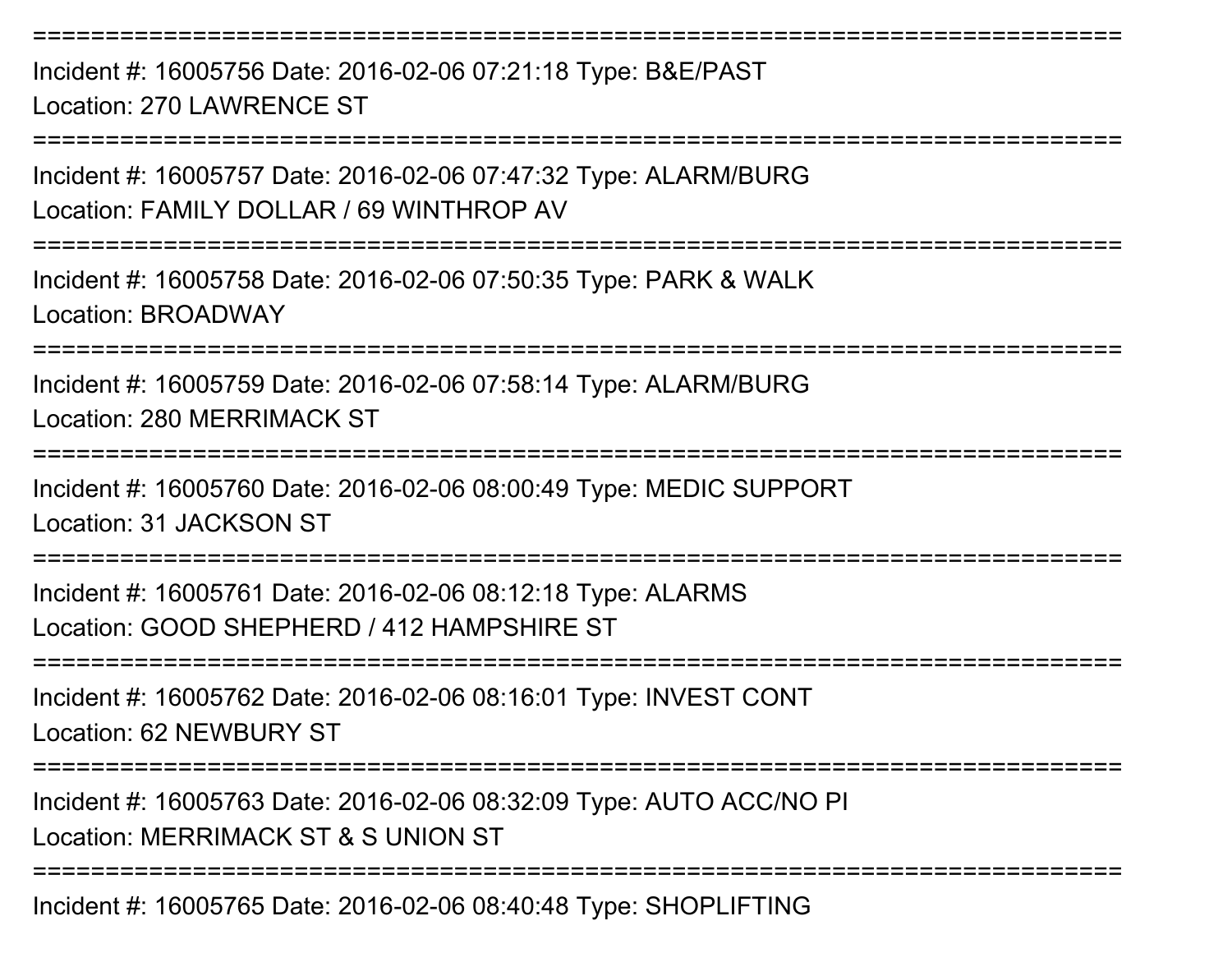Incident #: 16005764 Date: 2016-02-06 08:44:41 Type: MEDIC SUPPORTLocation: 27 DUCKETT AV

===========================================================================

Incident #: 16005766 Date: 2016-02-06 09:20:17 Type: ALARM/BURGLocation: 280 MERRIMACK ST

===========================================================================

Incident #: 16005767 Date: 2016-02-06 09:34:01 Type: PARK & WALKLocation: BRADFORD ST & BROADWAY

===========================================================================

Incident #: 16005768 Date: 2016-02-06 09:36:35 Type: M/V STOPLocation: 53 EXETER ST

===========================================================================

Incident #: 16005769 Date: 2016-02-06 09:39:31 Type: M/V STOPLocation: BROADWAY & LOWELL ST

===========================================================================

Incident #: 16005770 Date: 2016-02-06 09:40:51 Type: PARK & WALKLocation: BRADFORD ST & BROADWAY

===========================================================================

Incident #: 16005771 Date: 2016-02-06 09:43:25 Type: M/V STOP

Location: 52 VALLEY ST

===========================================================================

Incident #: 16005772 Date: 2016-02-06 09:49:14 Type: M/V STOP

Location: 61 WINTHROP AV

Incident #: 16005773 Date: 2016

===========================================================================

<sup>02</sup> 06 09:53:53 Type: M/V STOP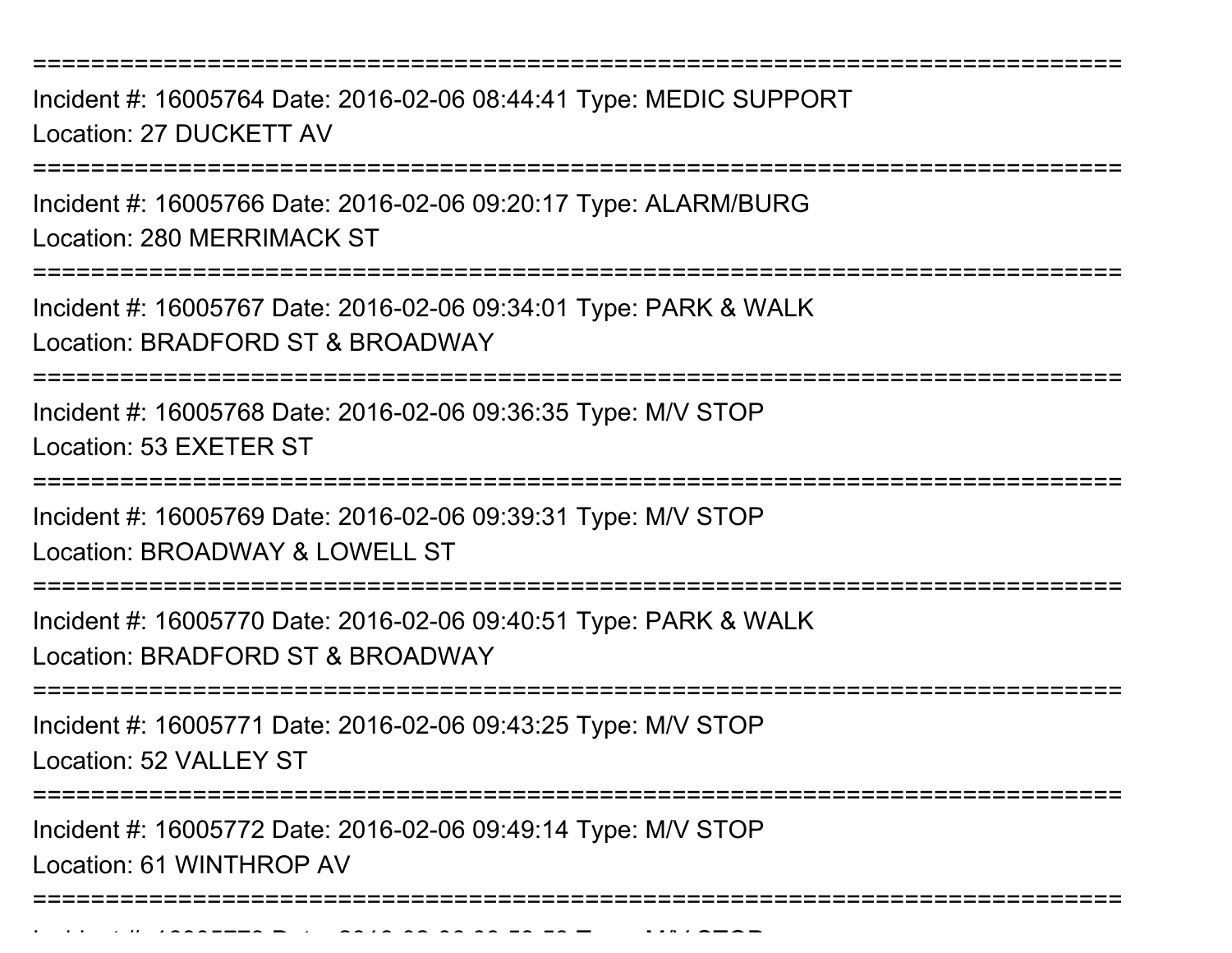## Location: S UNION ST & SALEM ST

===========================================================================

Incident #: 16005774 Date: 2016-02-06 10:01:30 Type: M/V STOPLocation: 50 WINTHROP AV

===========================================================================

Incident #: 16005775 Date: 2016-02-06 10:06:28 Type: M/V STOPLocation: S BROADWAY & SYLVESTER ST

===========================================================================

Incident #: 16005776 Date: 2016-02-06 10:07:03 Type: UNWANTEDGUESTLocation: 120 HOWARD ST #9

===========================================================================

Incident #: 16005777 Date: 2016-02-06 10:14:28 Type: B&E/MV/PASTLocation: WALK IN WALK IN / 136 DRACUT ST

===========================================================================

Incident #: 16005778 Date: 2016-02-06 10:20:37 Type: M/V STOPLocation: 40 WINTHROP AV

==============================

Incident #: 16005779 Date: 2016-02-06 10:25:14 Type: M/V STOPLocation: 15 WINTHROP AV

===========================================================================

===========================================================================

Incident #: 16005780 Date: 2016-02-06 10:30:19 Type: M/V STOPLocation: WINTHROP & EXETER

Incident #: 16005781 Date: 2016-02-06 10:31:00 Type: M/V STOPLocation: 229 JACKSON ST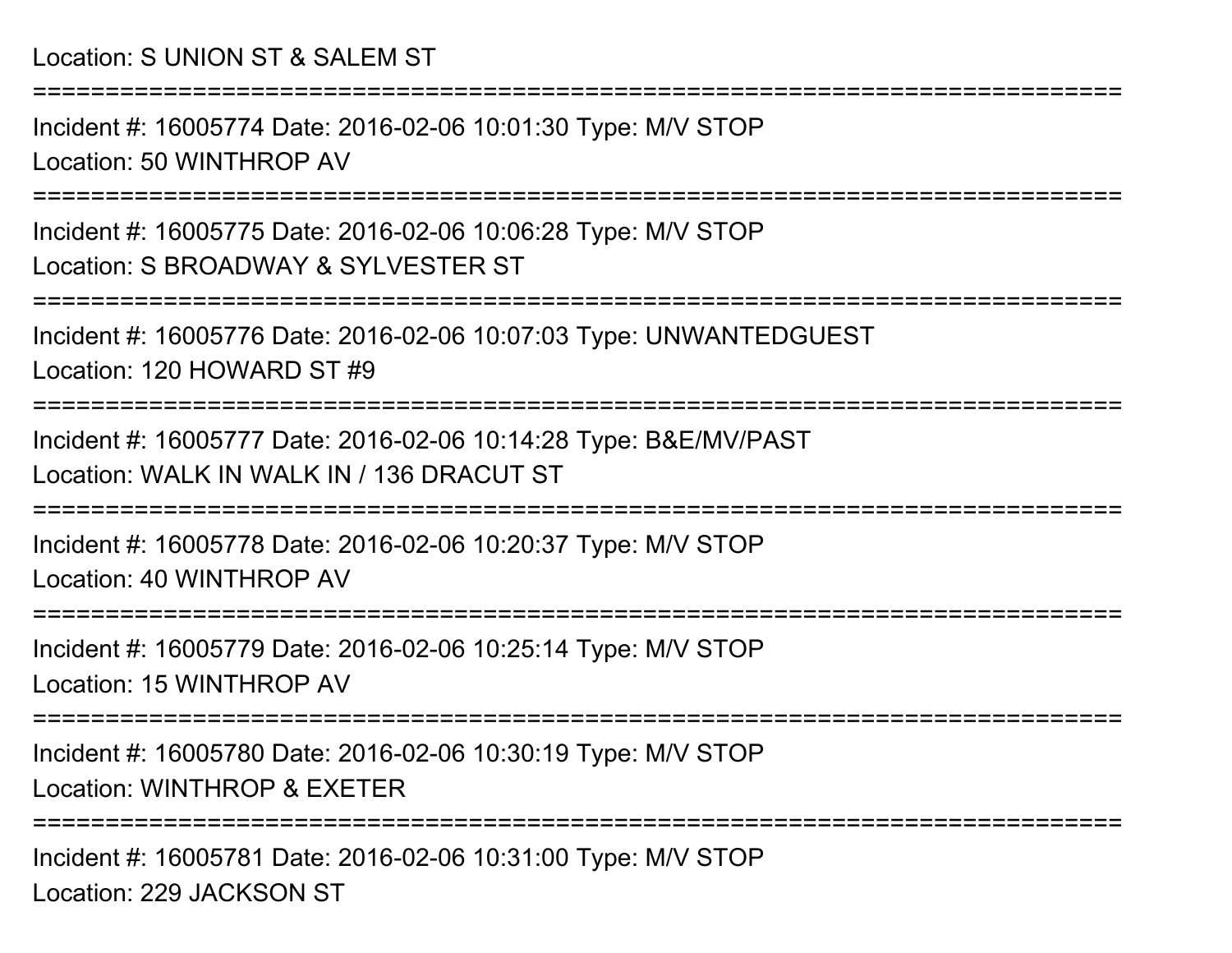## Incident #: 16005782 Date: 2016-02-06 10:53:38 Type: M/V STOPLocation: CHESTNUT ST & JACKSON ST

```
===========================================================================Incident #: 16005783 Date: 2016-02-06 10:56:56 Type: M/V STOPLocation: ALDER ST & BASSWOOD ST===========================================================================Incident #: 16005784 Date: 2016-02-06 11:05:56 Type: M/V STOPLocation: MT VERNON ST & S BROADWAY
===========================================================================Incident #: 16005785 Date: 2016-02-06 11:09:46 Type: RECOV/STOL/MVLocation: 21 JORDAN ST===========================================================================Incident #: 16005786 Date: 2016-02-06 11:24:54 Type: MEDIC SUPPORTLocation: 90 LOWELL ST===========================================================================Incident #: 16005787 Date: 2016-02-06 11:31:03 Type: DISTURBANCELocation: ESSEX ST & HAMPSHIRE ST===========================================================================Incident #: 16005788 Date: 2016-02-06 11:39:41 Type: MV/BLOCKINGLocation: BAILEY ST & S UNION ST===========================================================================Incident #: 16005790 Date: 2016-02-06 11:40:06 Type: DISTURBANCELocation: 11 INMAN ST FL 2===========================================================================Incident #: 16005789 Date: 2016-02-06 11:40:25 Type: SUS PERS/MV
```
Location: 06 AMES ST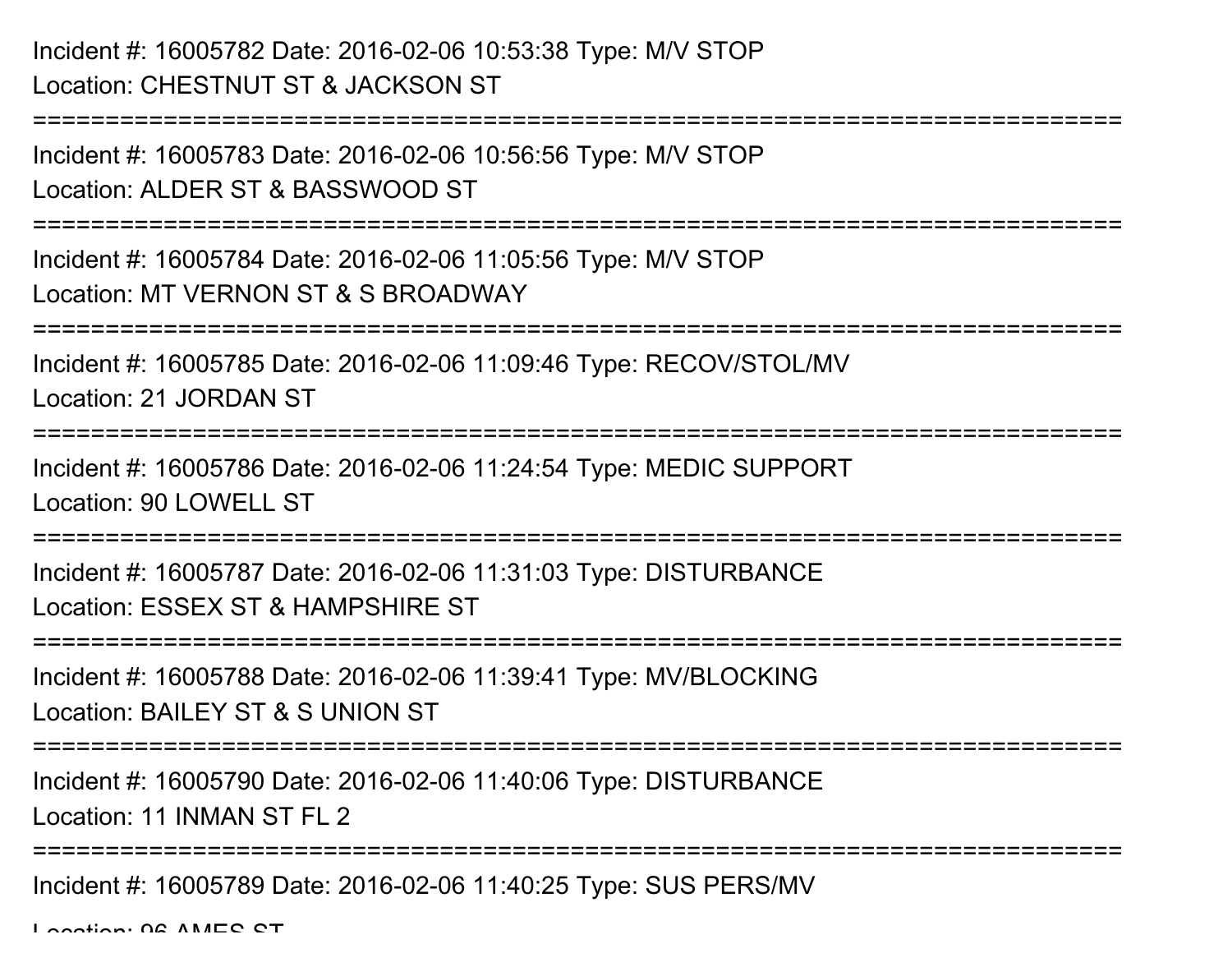===========================================================================Incident #: 16005791 Date: 2016-02-06 11:45:35 Type: M/V STOPLocation: HAVERHILL ST & UNION ST===========================================================================Incident #: 16005792 Date: 2016-02-06 12:00:20 Type: M/V STOPLocation: BAILEY ST & S UNION ST===========================================================================Incident #: 16005793 Date: 2016-02-06 12:11:19 Type: NEIGHBOR PROBLocation: 383 HAVERHILL ST===========================================================================Incident #: 16005794 Date: 2016-02-06 12:12:51 Type: HIT & RUN M/VLocation: 14 F PLEASANT ST ===========================================================================Incident #: 16005795 Date: 2016-02-06 12:17:43 Type: ABAND MVLocation: 167 SANBORN ST===========================================================================Incident #: 16005796 Date: 2016-02-06 12:18:59 Type: M/V STOPLocation: 22 SCHOOL ST===========================================================================Incident #: 16005797 Date: 2016-02-06 12:26:41 Type: M/V STOPLocation: 53 BENNETT ST===========================================================================Incident #: 16005798 Date: 2016-02-06 12:27:02 Type: LIC PLATE STO

Location: 76 AMES ST

===========================================================================

Incident #: 16005799 Date: 2016-02-06 12:31:21 Type: AUTO ACC/PI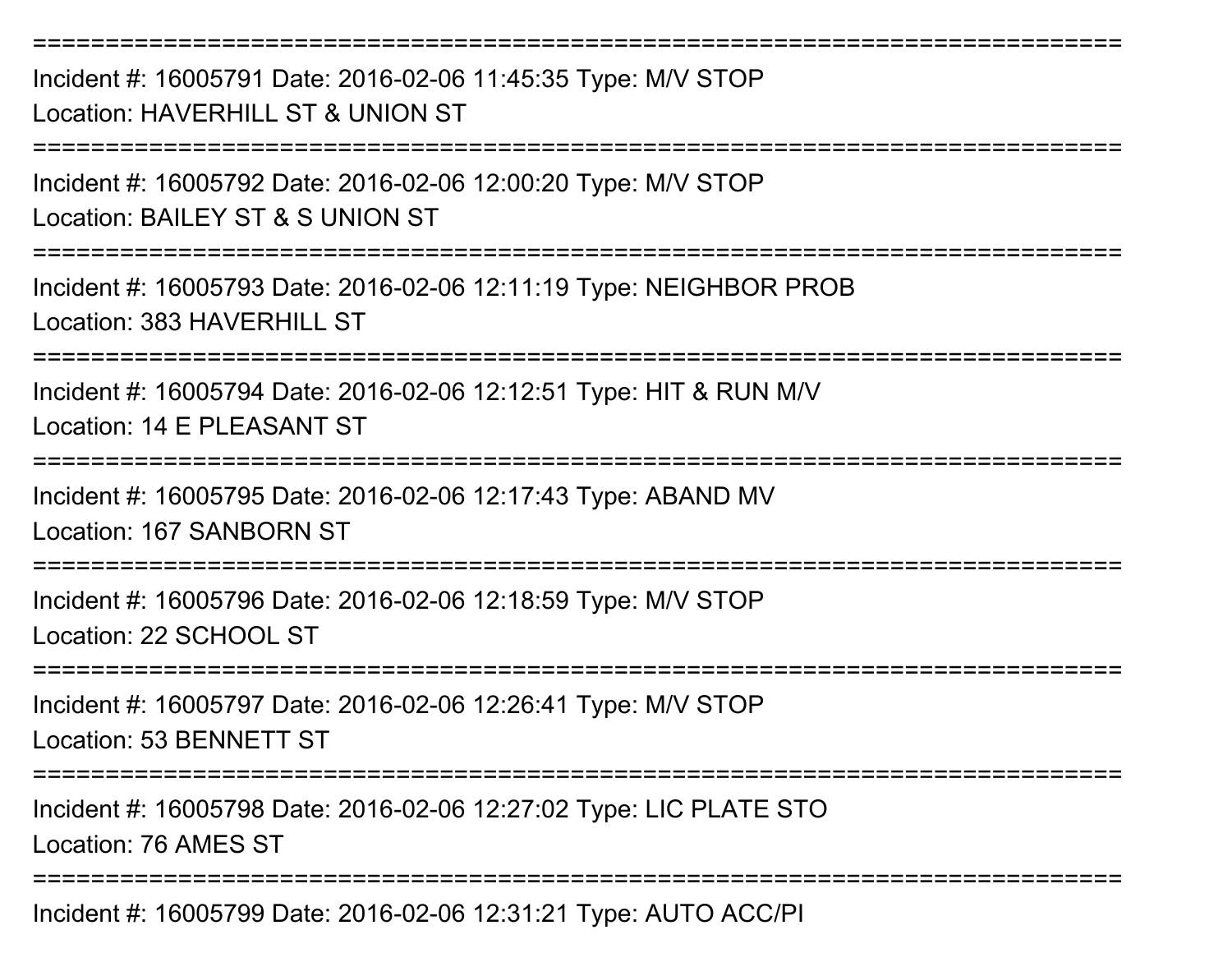Location: HAVERHILL ST & ROYAL ST

===========================================================================

Incident #: 16005800 Date: 2016-02-06 12:53:07 Type: ALARM/BURGLocation: BREEN SCHOOL / 114 OSGOOD ST

===========================================================================

Incident #: 16005801 Date: 2016-02-06 13:03:11 Type: THREATSLocation: 485 ANDOVER ST

===========================================================================

Incident #: 16005802 Date: 2016-02-06 13:05:23 Type: SUS PERS/MVLocation: BERKELEY ST & JACKSON ST

===========================================================================

Incident #: 16005803 Date: 2016-02-06 13:33:02 Type: M/V STOPLocation: BROADWAY & LOWELL ST

===========================================================================

Incident #: 16005804 Date: 2016-02-06 13:42:01 Type: MAN DOWN

Location: BROADWAY & COMMON ST

===========================================================================

Incident #: 16005805 Date: 2016-02-06 13:42:05 Type: ALARM/BURGLocation: ARLINGTON SCHOOL / 150 ARLINGTON ST

===========================================================================

Incident #: 16005806 Date: 2016-02-06 13:55:23 Type: MEDIC SUPPORTLocation: 526 ANDOVER ST FL 2

===========================================================================

===========================================================================

Incident #: 16005807 Date: 2016-02-06 14:06:50 Type: M/V STOPLocation: GREENWOOD ST & LOWELL ST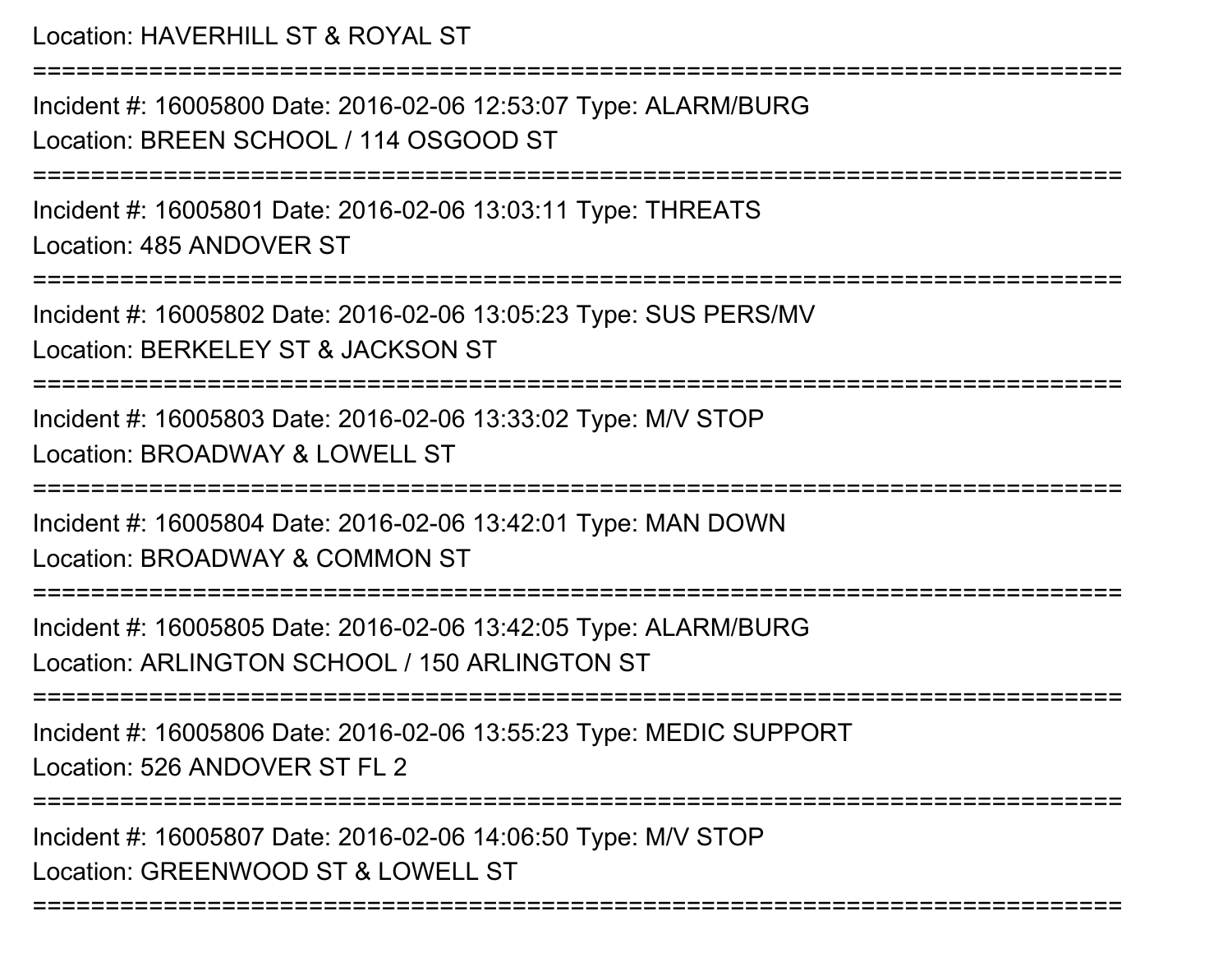Incident #: 16005809 Date: 2016-02-06 14:13:21 Type: IDENTITY THEFTLocation: 18 TOWER HILL ST

===========================================================================

===========================================================================

Incident #: 16005810 Date: 2016-02-06 14:33:01 Type: DOMESTIC/PROGLocation: 13 KENDALL ST #3

===========================================================================

Incident #: 16005811 Date: 2016-02-06 14:36:15 Type: ALARM/BURGLocation: ARLINGTON SCHOOL / 150 ARLINGTON ST

===========================================================================

Incident #: 16005812 Date: 2016-02-06 14:48:18 Type: M/V STOPLocation: 491 ESSEX ST

==============

Incident #: 16005813 Date: 2016-02-06 14:50:28 Type: SUICIDE ATTEMPTLocation: 13 KENDALL ST FL 3

===========================================================================

Incident #: 16005814 Date: 2016-02-06 14:50:46 Type: SHOPLIFTINGLocation: MARSHALLS / 73 WINTHROP AV

===========================================================================

Incident #: 16005815 Date: 2016-02-06 14:57:16 Type: TOW OF M/VLocation: SUPERIOR CLEANERS / 37 ESSEX ST

===========================================================================

Incident #: 16005816 Date: 2016-02-06 15:04:26 Type: TOW OF M/VLocation: 111 THOREAU WAY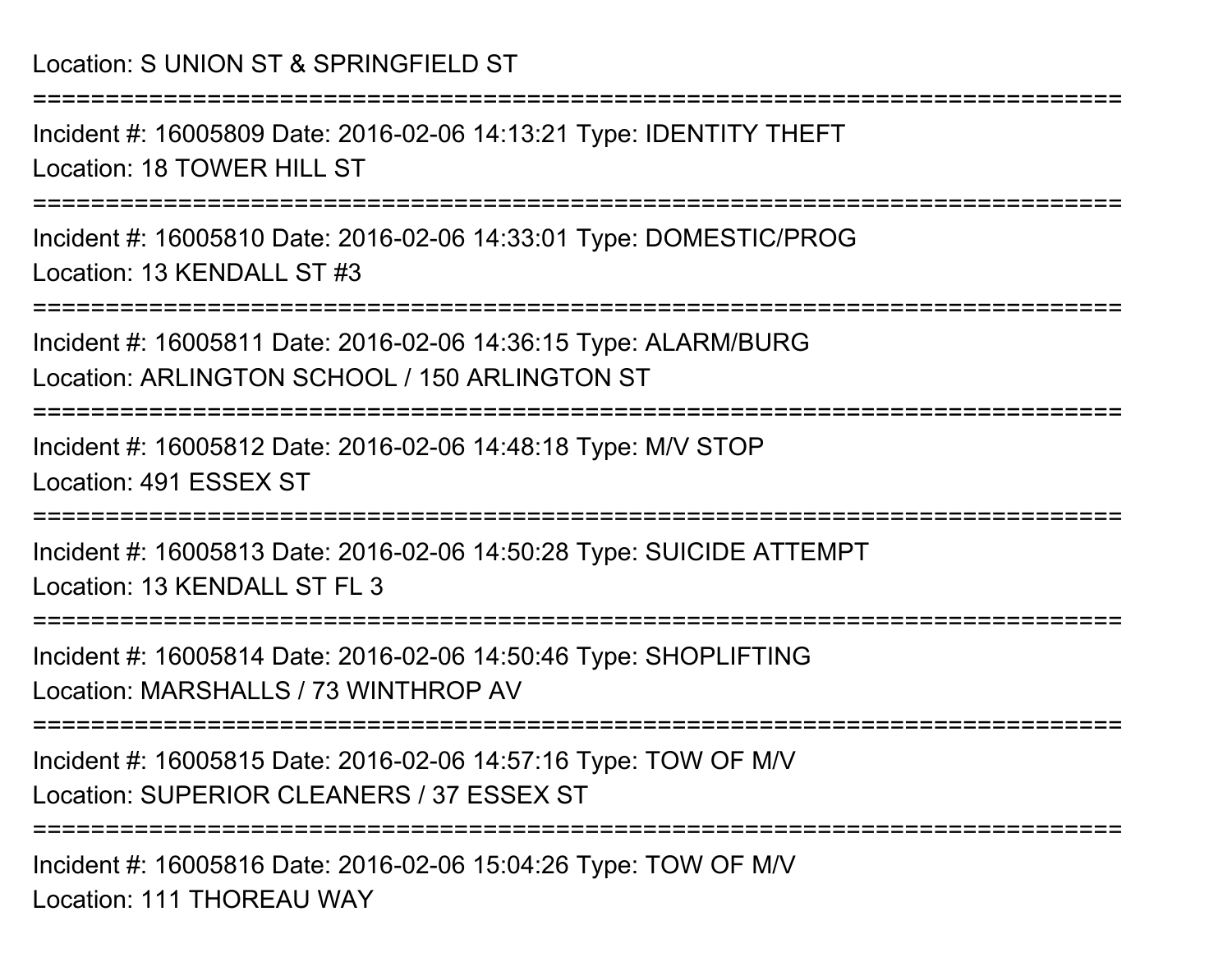Incident #: 16005817 Date: 2016-02-06 15:14:00 Type: MEDIC SUPPORTLocation: 47 WHITE ST FL 1

Incident #: 16005818 Date: 2016-02-06 15:17:14 Type: M/V STOPLocation: MERRIMACK ST & PARKER ST

===========================================================================

===========================================================================

Incident #: 16005819 Date: 2016-02-06 15:17:42 Type: ASSSIT OTHER PDLocation: 40 BRADFORD ST

===========================================================================

Incident #: 16005820 Date: 2016-02-06 15:35:56 Type: DRUG OVERDOSELocation: 40 LAWRENCE ST #320

===========================================================================

Incident #: 16005821 Date: 2016-02-06 15:39:54 Type: LIC PLATE STOLocation: 79 PHILLIPS ST

===========================================================================

Incident #: 16005822 Date: 2016-02-06 15:43:03 Type: TENANT PROBLocation: 490 HAMPSHIRE ST #314

===========================================================================

Incident #: 16005823 Date: 2016-02-06 15:58:36 Type: M/V STOPLocation: SOUTH ST

========================

Incident #: 16005824 Date: 2016-02-06 16:02:17 Type: MEDIC SUPPORTLocation: 71 RAILROAD ST

===============================

Incident #: 16005825 Date: 2016-02-06 16:04:00 Type: M/V STOP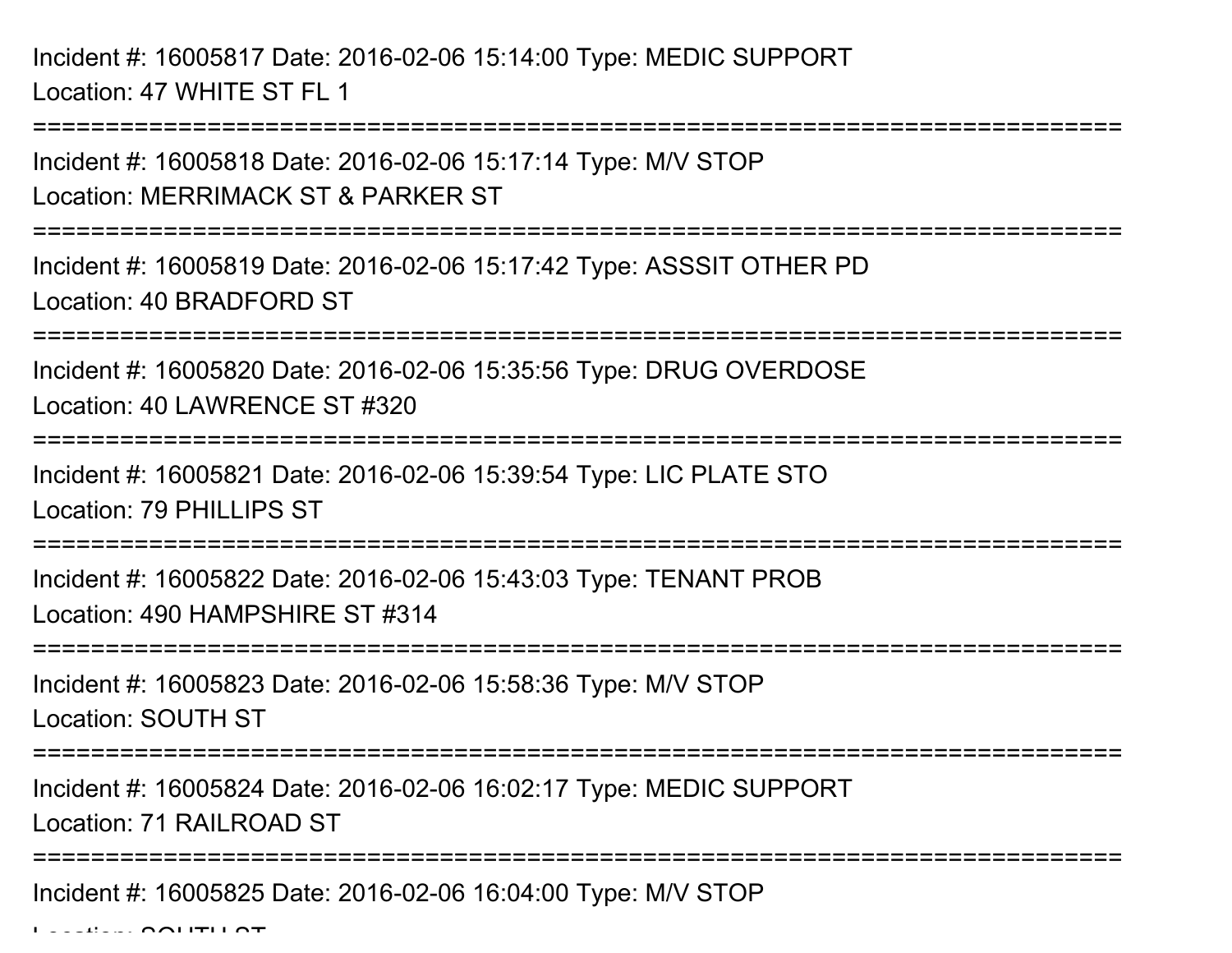Incident #: 16005826 Date: 2016-02-06 16:30:13 Type: SPECIAL CHECKLocation: FALLS BRIDGE / null

===========================================================================

Incident #: 16005827 Date: 2016-02-06 16:44:14 Type: DRUG VIO

Location: CRESCENT ST & FOREST ST

===========================================================================

Incident #: 16005828 Date: 2016-02-06 16:48:44 Type: SUICIDE ATTEMPTLocation: 211 F HAVERHILL ST

===========================================================================

Incident #: 16005829 Date: 2016-02-06 17:20:13 Type: ANIMAL COMPLLocation: 129 E HAVERHILL ST FL 3

===========================================================================

Incident #: 16005830 Date: 2016-02-06 17:32:53 Type: M/V STOPLocation: CROSS ST & CLINTON CT

===========================================================================

Incident #: 16005831 Date: 2016-02-06 17:35:49 Type: M/V STOPLocation: SAL'S RESTURANT / 354 MERRIMACK ST

```
===========================================================================
```
Incident #: 16005832 Date: 2016-02-06 17:57:44 Type: M/V STOPLocation: MANCHESTER & MAY

===========================================================================

Incident #: 16005833 Date: 2016-02-06 18:08:02 Type: M/V STOP

Location: LOWELL ST

===========================================================================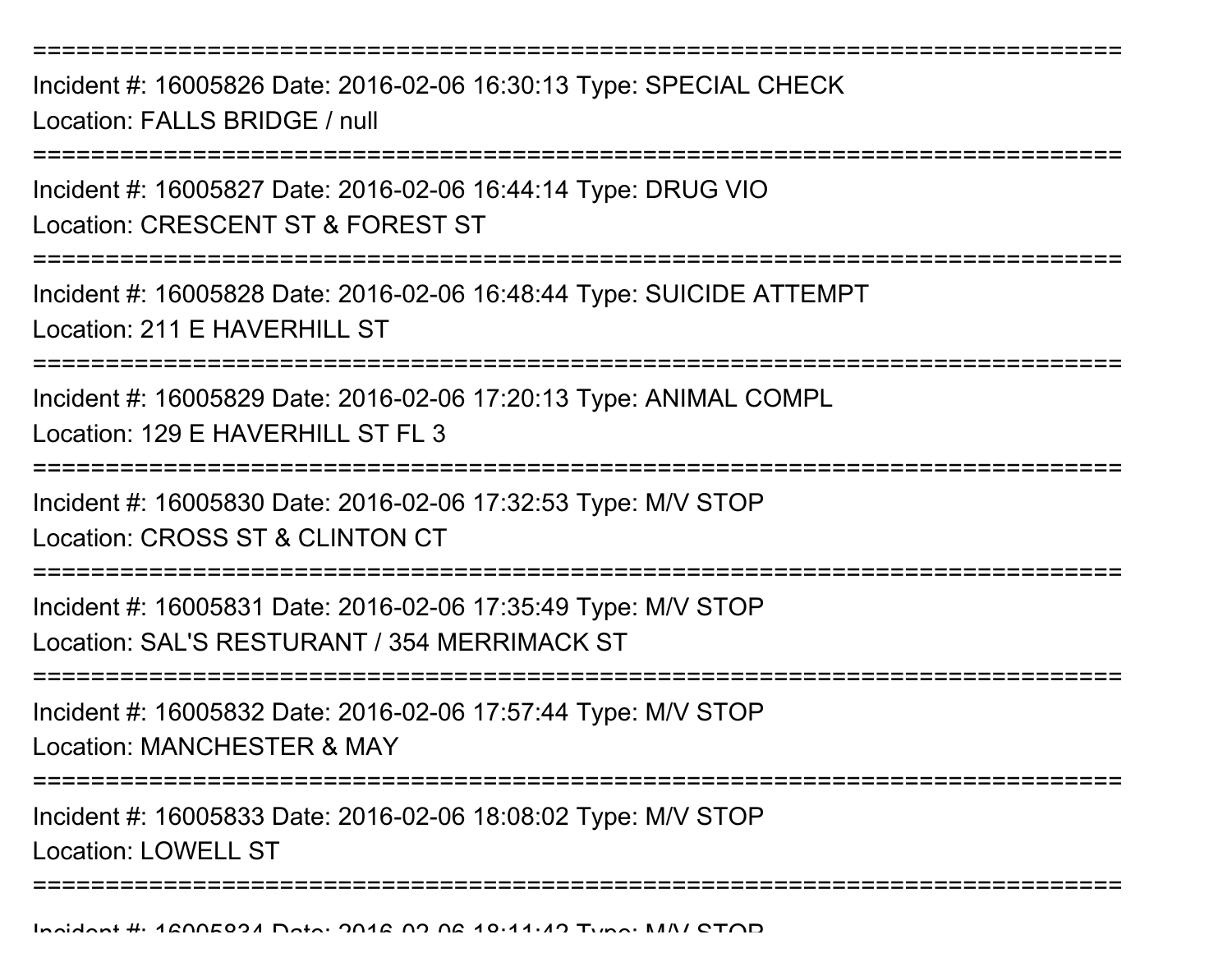Location: MARKET ST & S UNION ST===========================================================================Incident #: 16005835 Date: 2016-02-06 18:13:26 Type: M/V STOPLocation: MELVIN ST & WINTER ST===========================================================================Incident #: 16005836 Date: 2016-02-06 18:18:13 Type: M/V STOPLocation: BRADFORD ST & HAMPSHIRE ST===========================================================================Incident #: 16005837 Date: 2016-02-06 18:20:37 Type: M/V STOPLocation: PARKER & BOXFORD===========================================================================Incident #: 16005839 Date: 2016-02-06 18:26:54 Type: STOL/MV/PASLocation: 49 WEST ST===========================================================================Incident #: 16005838 Date: 2016-02-06 18:27:56 Type: M/V STOPLocation: 323 BROADWAY

===========================================================================

Incident #: 16005840 Date: 2016-02-06 18:42:31 Type: M/V STOPLocation: BROADWAY & ESSEX ST

===========================================================================

Incident #: 16005841 Date: 2016-02-06 18:53:45 Type: M/V STOPLocation: CHICKERING ST & WINTHROP AV

===========================================================================

===========================================================================

Incident #: 16005842 Date: 2016-02-06 19:04:14 Type: A&B PASTLocation: 59 JACKSON ST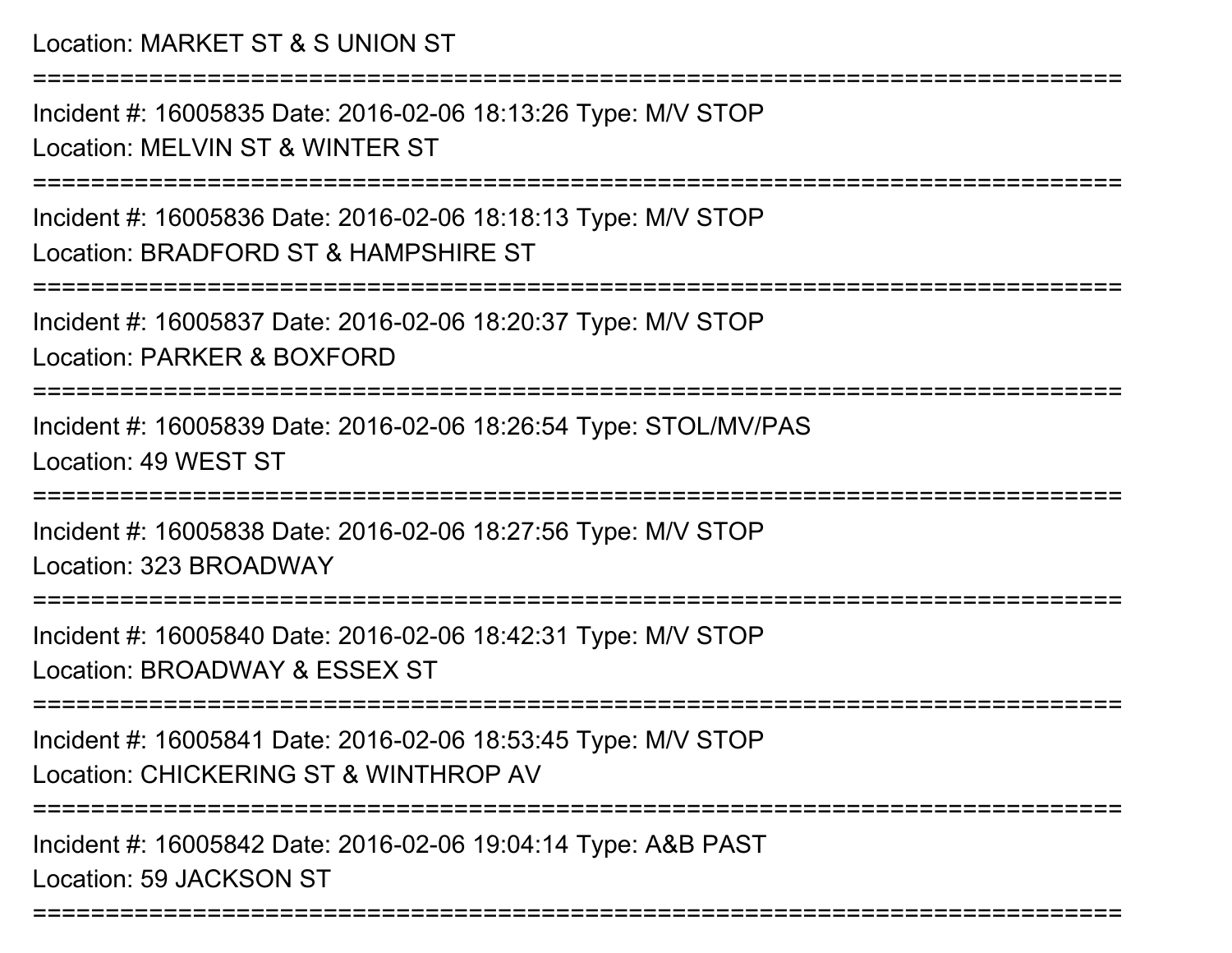Incident #: 16005843 Date: 2016-02-06 19:04:41 Type: M/V STOPLocation: ANDOVER ST & S BROADWAY

Incident #: 16005844 Date: 2016-02-06 19:08:56 Type: SUS PERS/MVLocation: BROADWAY & CROSS ST

===========================================================================

Incident #: 16005845 Date: 2016-02-06 19:09:30 Type: LARCENY/PASTLocation: ARLINGTON ST & CHELMSFORD ST

===========================================================================

Incident #: 16005846 Date: 2016-02-06 19:15:06 Type: THREATS

Location: 35 BROOK ST

===========================================================================

```
========================
```
Incident #: 16005847 Date: 2016-02-06 19:17:21 Type: MISSING PERSLocation: 82 FARL FY ST

=============================

Incident #: 16005848 Date: 2016-02-06 19:48:42 Type: M/V STOPLocation: ESSEX ST & LAWRENCE ST

```
===========================================================================
```
Incident #: 16005849 Date: 2016-02-06 19:50:57 Type: INVESTIGATIONLocation: BROADWAY & HAVERHILL ST

===========================================================================

Incident #: 16005850 Date: 2016-02-06 20:14:08 Type: MEDIC SUPPORTLocation: 10 BOXFORD ST

```
================
```
Incident #: 16005851 Date: 2016-02-06 20:40:49 Type: DISABLED MVLocation: MYRTLE ST & WILLOW ST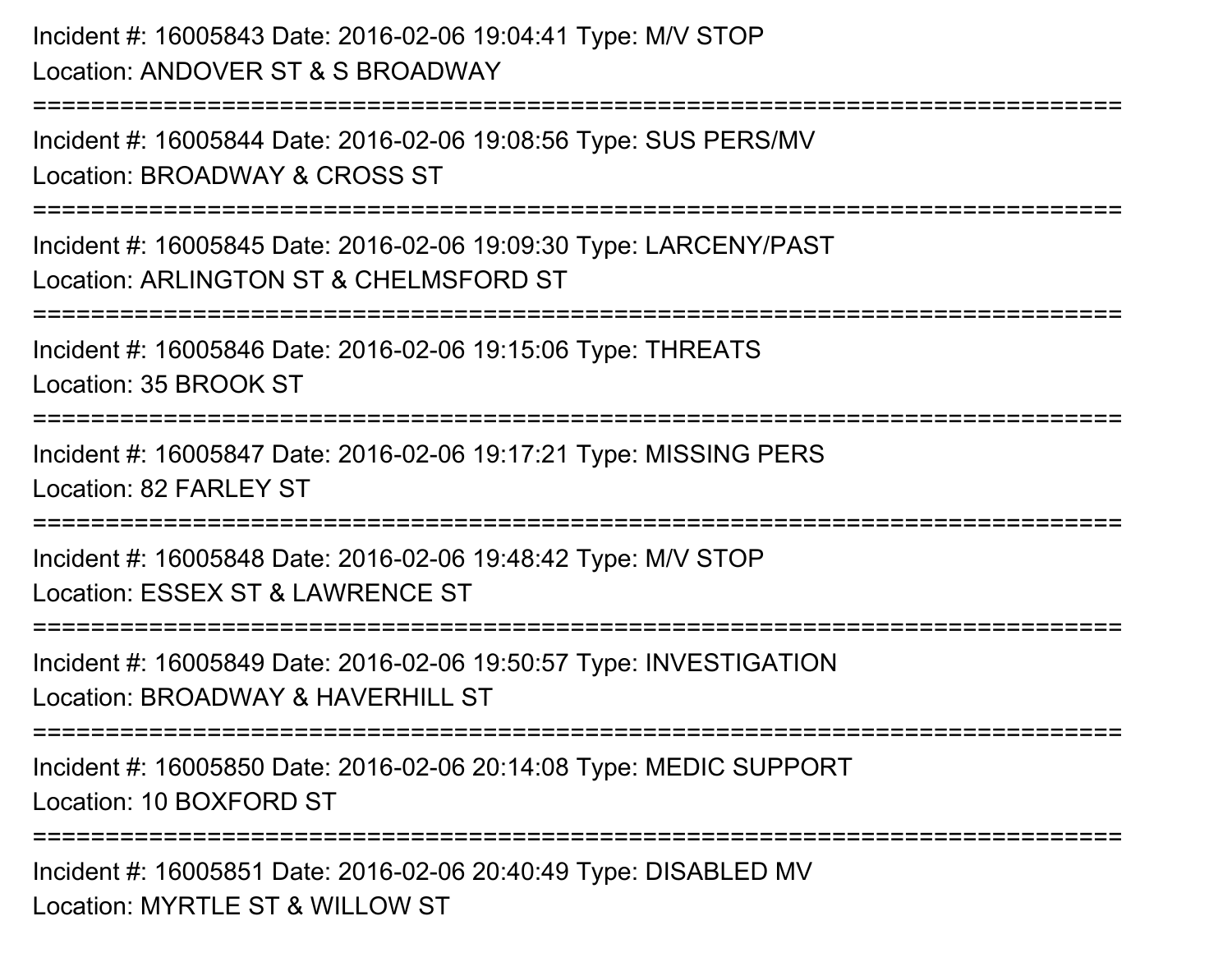Incident #: 16005852 Date: 2016-02-06 20:41:51 Type: MEDIC SUPPORTLocation: T & S NIGHTCLUB / 416 PARK ST

===========================================================================Incident #: 16005853 Date: 2016-02-06 20:50:27 Type: ALARM/BURGLocation: 92 GENESEE ST===========================================================================Incident #: 16005854 Date: 2016-02-06 21:02:05 Type: MEDIC SUPPORTLocation: 18 DURHAM ST============================== Incident #: 16005855 Date: 2016-02-06 21:03:12 Type: DRUG OVERDOSELocation: 18 DURHAM ST===========================================================================Incident #: 16005856 Date: 2016-02-06 21:17:13 Type: MEDIC SUPPORTLocation: 46 FARNHAM ST #B===========================================================================Incident #: 16005857 Date: 2016-02-06 21:20:12 Type: DISABLED MVLocation: HAVERHILL ST & MARGIN ST===========================================================================Incident #: 16005858 Date: 2016-02-06 21:24:22 Type: AUTO ACC/NO PILocation: 21 BERKELEY ST ===========================================================================Incident #: 16005859 Date: 2016-02-06 22:15:59 Type: ALARM/BURGLocation: JORGE TELLO 978-794-3540 / 4 SUMMIT AV===========================================================================

Incident #: 16005860 Date: 2016-02-06 22:24:43 Type: M/V STOP

Location: SEVEN ELEVEN / 99 HAMPSHIRE ST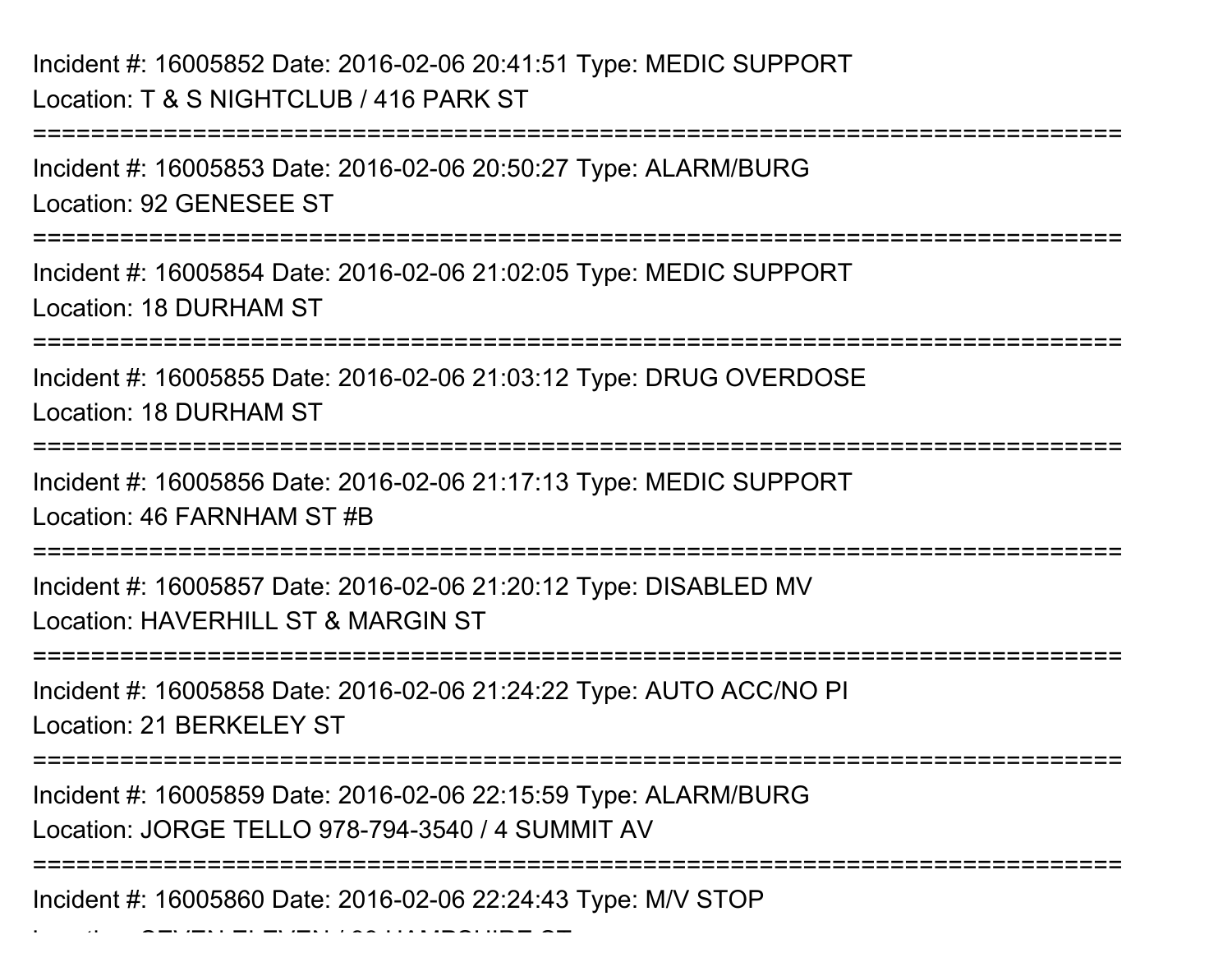Incident #: 16005861 Date: 2016-02-06 22:35:21 Type: DRUG OVERDOSELocation: 66 BOWDOIN ST

===========================================================================

Incident #: 16005862 Date: 2016-02-06 22:41:34 Type: NEIGHBOR PROBLocation: 479 RIVERSIDE DR

===========================================================================

Incident #: 16005863 Date: 2016-02-06 23:03:08 Type: NOISE ORDLocation: 20 PARK ST

========================

Incident #: 16005864 Date: 2016-02-06 23:23:49 Type: AUTO ACC/NO PILocation: BROADWAY & CONCORD ST

===========================================================================

Incident #: 16005865 Date: 2016-02-06 23:25:17 Type: DOMESTIC/PROGLocation: 31 MILTON ST #2 FL 2

===========================================================================

Incident #: 16005866 Date: 2016-02-06 23:36:18 Type: M/V STOPLocation: COMMON ST & NEWBURY ST

===========================================================================

Incident #: 16005867 Date: 2016-02-06 23:37:13 Type: MAN DOWNLocation: 161 MARGIN ST

===========================================================================

===========================================================================

Incident #: 16005868 Date: 2016-02-06 23:45:20 Type: ALARM/BURGLocation: RESD; DOMINGO INFANTE / 89 KNOX ST